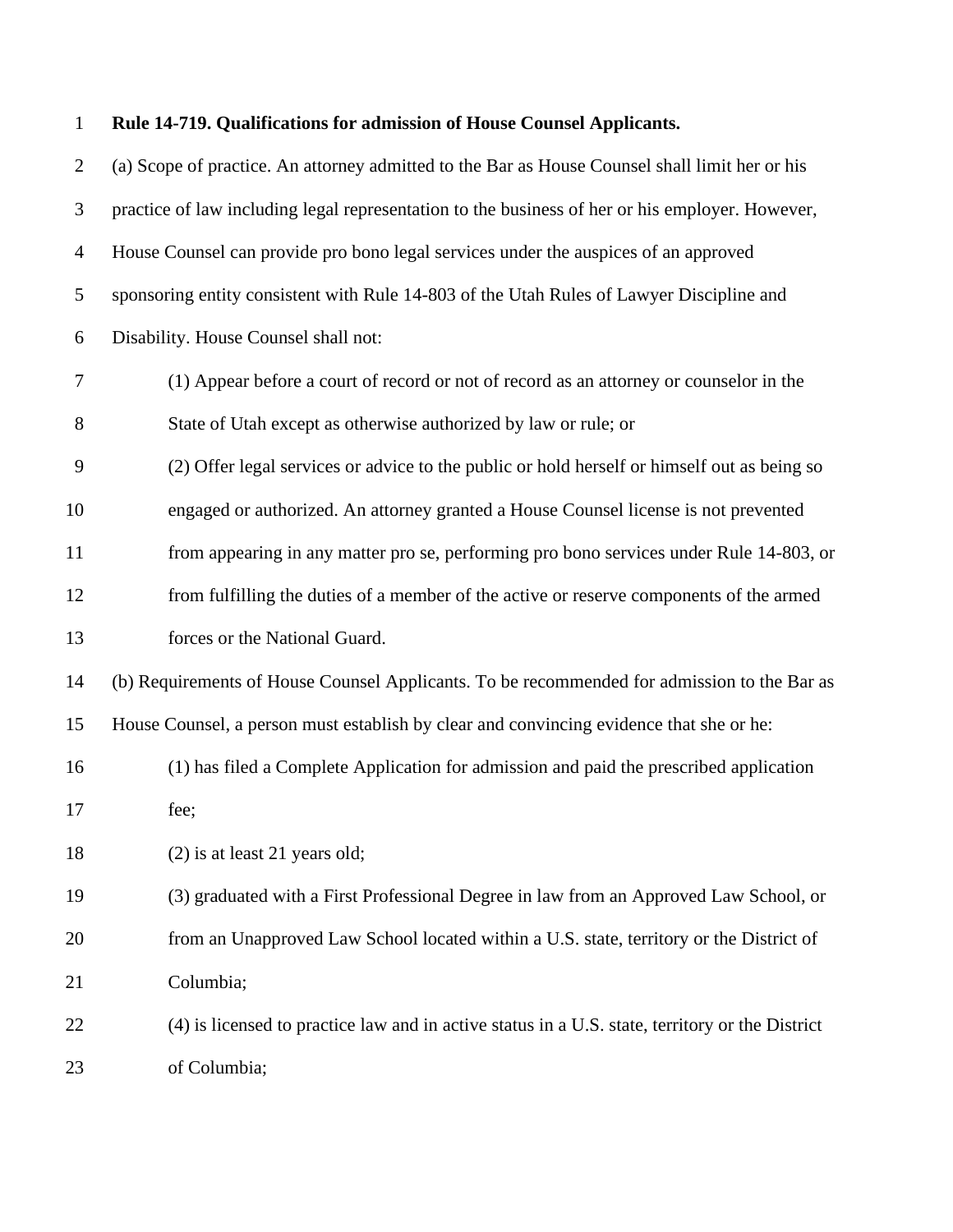| 25 | $(5)$ either $(A)$ is a bona fide resident of the State of Utah or $(B)$ maintains an office as the          |
|----|--------------------------------------------------------------------------------------------------------------|
| 26 | employer's house counsel within the State of Utah;                                                           |
| 27 | $\left(\frac{6}{2}\right)$ is employed and practices law exclusively as house counsel for a non-governmental |
| 28 | corporation, its subsidiaries or affiliates, an association, a business, or other legal entity               |
| 29 | whose lawful business consists of activities other than the practice of law or the provision                 |
| 30 | of legal services;                                                                                           |
| 31 | (6) is either (A) a bona fide resident of the State of Utah or (B) house counsel for an                      |
| 32 | employer located in Utah;                                                                                    |
| 33 | (7) has provided an affidavit signed by both the Applicant and the employer that the                         |
| 34 | Applicant is employed exclusively as house counsel and that Applicant has disclosed to                       |
| 35 | the employer the limitations on House Counsel's license of practicing under this rule;                       |
| 36 | (8) is of good moral character and satisfies the requirements of Rule 14-708;                                |
| 37 | (9) has presented satisfactory proof both of admission to the practice of law and that she                   |
| 38 | or he is a member in good standing in all jurisdictions where currently admitted;                            |
| 39 | (10) has a proven record of ethical, civil and professional behavior and has never been                      |
| 40 | disbarred or resigned with discipline pending, or their equivalent, in any jurisdiction, and                 |
| 41 | is not currently subject to lawyer discipline or the subject of a pending disciplinary                       |
| 42 | matter;                                                                                                      |
| 43 | (11) has received a passing MPRE score; and                                                                  |
| 44 | (12) has complied with the oath and enrollment provisions of Rule 14-716 and paid the                        |
| 45 | licensing fees required for active status.                                                                   |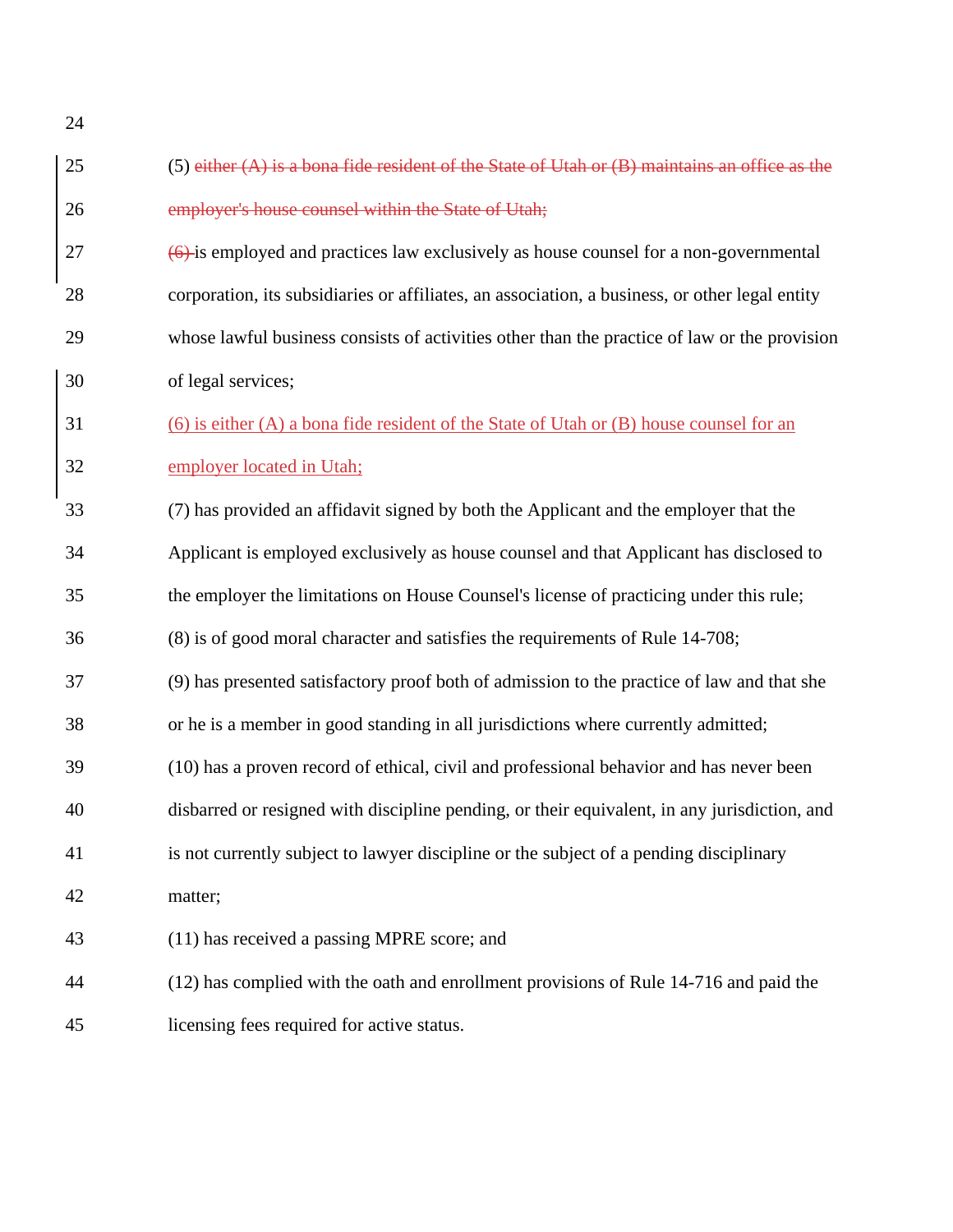| 46 | (c) Timing of application and admission. An application under this rule may be filed at any time |
|----|--------------------------------------------------------------------------------------------------|
| 47 | but the Applicant must be able to demonstrate that she or he satisfies the requirements of this  |
| 48 | rule as of the date the application is filed.                                                    |
| 49 | (1) The processing of the application and the character and fitness investigation require a      |
| 50 | minimum of four months to complete.                                                              |
| 51 | (2) Upon approval the Applicant must comply with the provisions of Rule 14-716                   |
| 52 | concerning licensing and enrollment fees.                                                        |
| 53 | (3) A person licensed as House Counsel shall pay annual license fees which shall be              |
| 54 | equal to the fees required to be paid by a member of the Bar on Active status.                   |
| 55 | (d) Unauthorized practice of law.                                                                |
| 56 | (1) It is the unauthorized practice of law for an attorney not licensed in Utah to practice      |
| 57 | law in the state except as otherwise provided by law.                                            |
| 58 | $(2)$ An attorney who complies with the requirements of subsection $(b)(1)$ may provide          |
| 59 | services to an employer in Utah while the application is pending as long as the                  |
| 60 | application is filed within six months of the out-of-state attorney accepting a house            |
| 61 | counsel position.                                                                                |
| 62 | (3) An attorney who provides legal advice to her or his employer but is not an active            |
| 63 | member of the Bar or licensed as House Counsel pursuant to this rule may be referred for         |
| 64 | investigation for the unauthorized practice of law.                                              |
| 65 | (e) Continuing legal education requirement. House Counsel shall pay the designated filing fee    |
| 66 | and file with the MCLE Board by July 31 of each year a Certificate of Compliance from the        |
| 67 | jurisdiction where House Counsel maintains an active license establishing that she or he has     |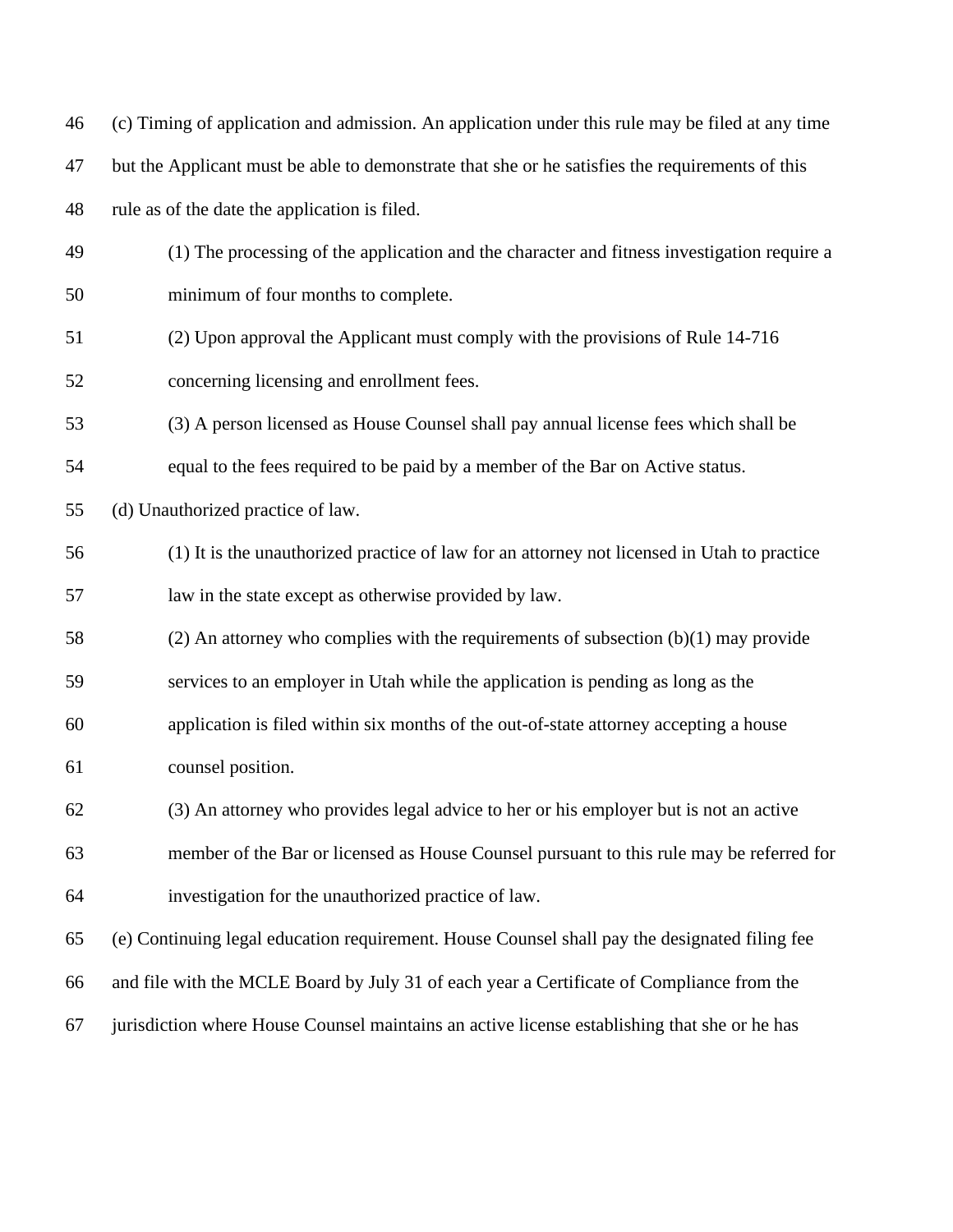completed the hours of continuing legal education required of active attorneys in the jurisdiction where House Counsel is licensed.

(f) Subject to disciplinary proceedings. A person licensed as House Counsel shall be subject to

 professional discipline in the same manner and to the same extent as members of the Bar and specifically shall be subject to discipline by the Supreme Court as delegated by rule and shall otherwise be governed by Chapter 13, the Rules of Professional Conduct, Chapter 14 Article 5, Lawyer Discipline and Disability, Article 6, Standards for Imposing Lawyer Sanctions, and other applicable rules adopted by the Supreme Court, and all applicable statutory provisions.

(g) Notification of change in standing.

 (1) House Counsel shall execute and file with the Licensing Office a written notice of any change in that person's membership status, good standing or authorization to practice law in any jurisdiction where licensed.

(2) House Counsel shall execute and file with the OPC a written notice of the

commencement of all formal disciplinary proceedings and of all final disciplinary actions

82 taken in any other jurisdiction.

(h) No Solicitation. House Counsel is not authorized by anything in this rule to hold out to the

public or otherwise solicit, advertise, or represent that he or she is available to assist in

representing the public in legal matters in Utah.

(i) Cessation of activity as house counsel. A House Counsel license terminates and the House

Counsel shall immediately cease performing all services under this rule and shall cease holding

herself or himself out as House Counsel upon:

 (1) termination of employment with the qualified employer as provided in subsection (b)(6);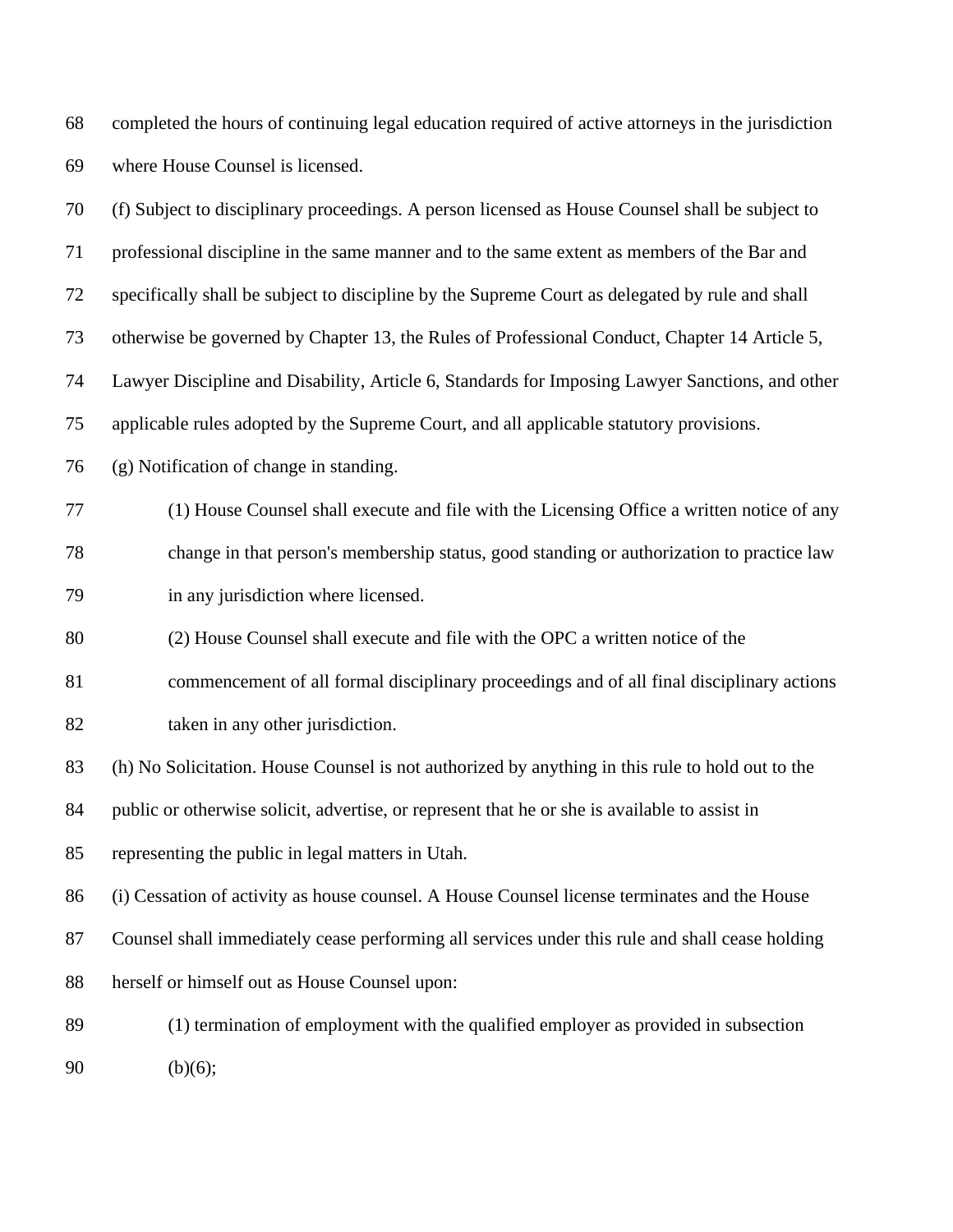| 91 (i)(2) termination of residence, or the maintenance of his or her office in the State of Utah as |
|-----------------------------------------------------------------------------------------------------|
| 92 provided in subsection $(b)(5)$ ;                                                                |

 (i)(3) failure to maintain active status in a sister state or United States territory or the District of Columbia, or to satisfy the Bar's annual licensing requirements, including compliance with mandatory continuing legal education requirements as provided for in this rule; (i)(4) completion of any disciplinary proceeding in Utah or any other jurisdiction, which warrants suspension or termination of the House Counsel license. (j) Reinstatement after temporary lapse in license. An attorney whose House Counsel license is 100 terminated pursuant to subsection (i)(1), (i)(2), or (i)(3) shall be reinstated to practice law as a House Counsel if within six months from the termination the attorney is able to demonstrate to 102 the Admissions OfficeBar that she or he has: (j)(1) transferred to inactive status in accordance with subsection (k); or (j)(2) employment with a qualified employer and has provided the required verification of employment pursuant to subsection (b)(7); (j)(3) established a residence or maintains an office for the practice of law as House Counsel for the employer within the State of Utah; and (j)(4) active status in a U.S. state, territory or the District of Columbia and has complied with the Bar's annual licensing and MCLE requirements for House Counsel. (k) Inactive status. House Counsel who is not currently practicing may transfer to inactive status under Rule 14-203(a)(4). Doing so will prevent the lapse of the license as long as the inactive

status is maintained.